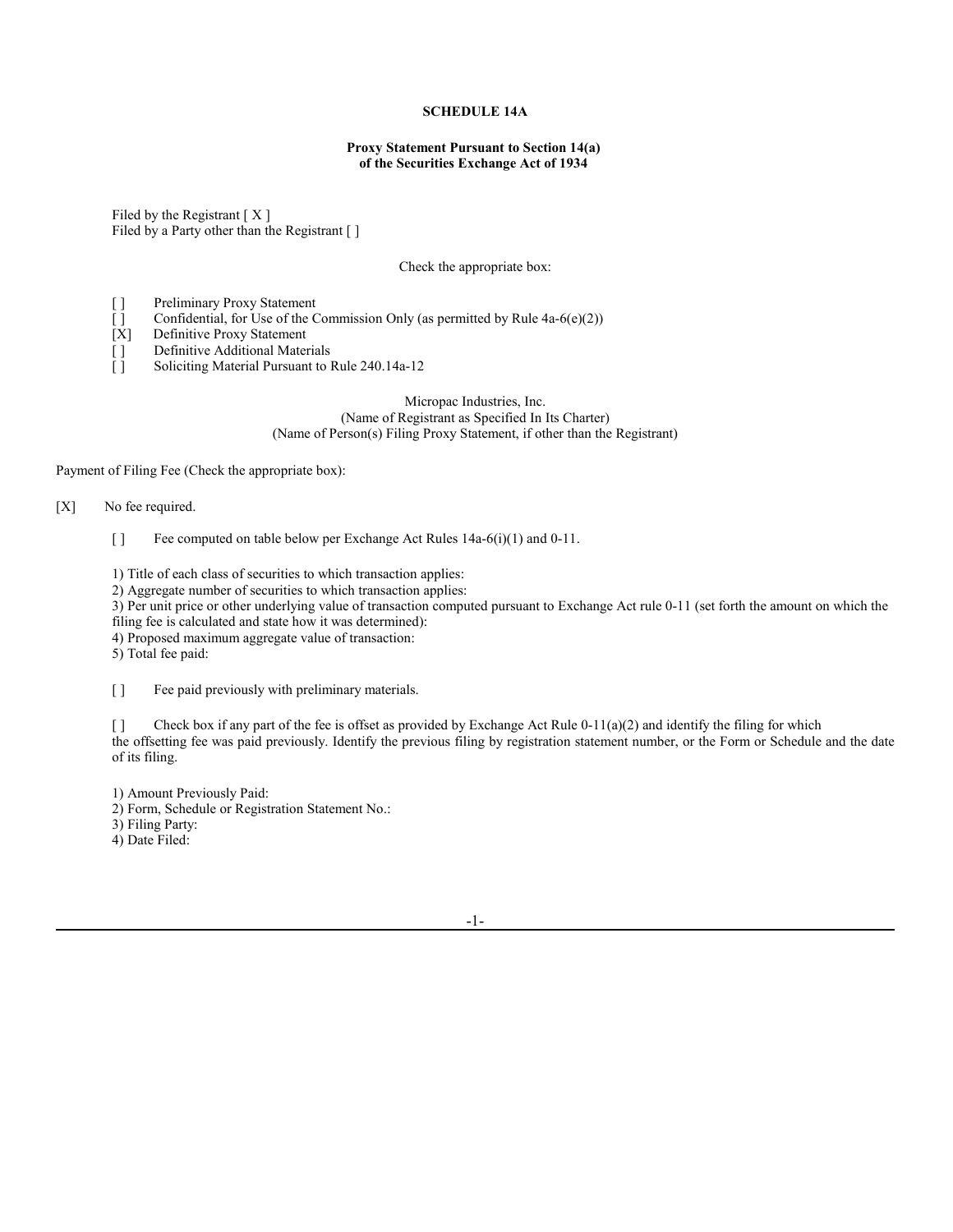#### **PROXY STATEMENT OF**

**MICROPAC INDUSTRIES, INC. 905 East Walnut Street Garland, Texas 75040**

#### **ANNUAL MEETING OF STOCKHOLDERS To Be Held At 11:00 A.M., LOCAL TIME ON March 9, 2018**

Dear Stockholder:

You are invited to attend the Annual Meeting of Stockholders of Micropac Industries, Inc., to be held at The Atrium at the Granville Arts Center, 300 N. Fifth St., Garland, Texas at 11:00 a.m. on March 9, 2018 for the following purposes:

Proposal 1 - To elect six directors to serve until the next annual meeting of stockholders or until their respective successors are elected and qualified; and

To transact such other business that may properly be brought before the meeting or any adjournment thereof.

The Board of Directors has fixed the close of business on January 10, 2018 as the record date for the meeting. Only stockholders of record at that time are entitled to notice of and to vote at the Annual Meeting or any adjournment thereof.

The enclosed proxy is solicited by the Board of Directors of the Company. Further information regarding the matters to be acted upon at the Annual Meeting is contained in the attached Proxy Statement.

MANAGEMENT HOPES THAT YOU WILL ATTEND THE MEETING IN PERSON. IN ANY EVENT, PLEASE SIGN, DATE, AND RETURN THE ENCLOSED PROXY TO ASSURE THAT YOU ARE REPRESENTED AT THE MEETING. STOCKHOLDERS WHO ATTEND THE MEETING MAY VOTE THEIR STOCK PERSONALLY EVEN THOUGH THEY HAVE SENT IN PROXIES.

By Order of the Board of Directors

/s/ Richard Hoesterey RICHARD HOESTEREY, Secretary

DATED: February 8, 2018

-2-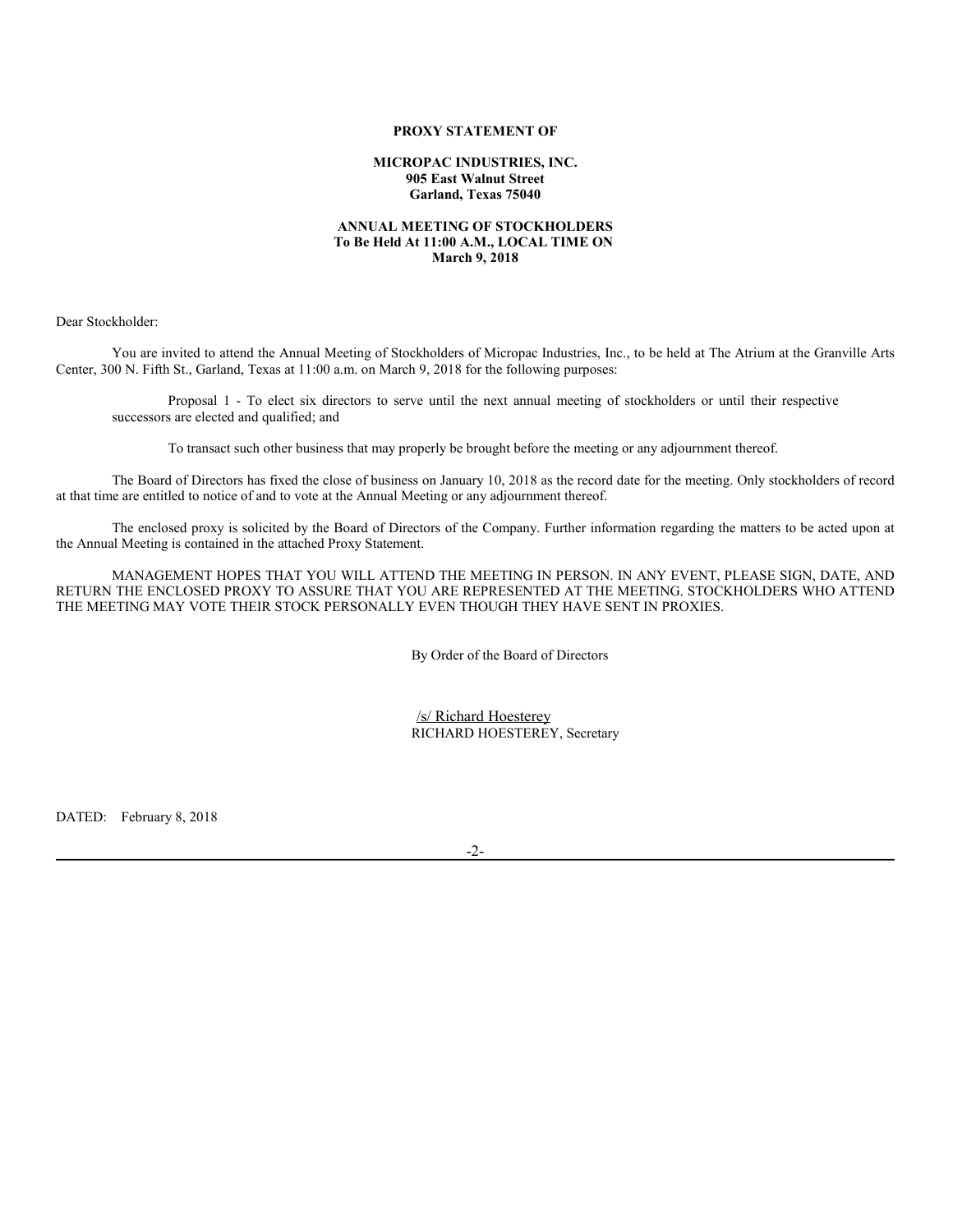#### **MICROPAC INDUSTRIES, INC. 905 EAST WALNUT STREET GARLAND, TEXAS 75040**

## **PROXY STATEMENT FOR THE ANNUAL MEETING OF STOCKHOLDERS March 9, 2018**

This Proxy Statement is furnished in connection with the solicitation of proxies by the Board of Directors of Micropac Industries, Inc. (the "Company") for use at the Company's Annual Meeting of Stockholders that will be held on March 9, 2018 at the time and place and for the purposes set forth in the foregoing notice. This Proxy Statement, the foregoing notice and the enclosed proxy are first being sent to stockholders on or about February 8, 2018.

The Company's Annual Report to Stockholders for the fiscal year ended November 30, 2017 is enclosed.

The Board of Directors does not intend to bring any matter before the meeting except those specifically indicated in the foregoing notice and does not know of anyone else who intends to do so. If any other matters properly come before the meeting, however, the persons named in the enclosed proxy, or their duly constituted substitutes acting at the meeting, will be authorized to vote, or otherwise act thereon in accordance with their judgment on such matters. If the enclosed proxy is executed and returned prior to voting at the meeting, the shares represented thereby will be voted in accordance with the instructions marked thereon. In the absence of instructions, the shares will be voted FOR the election as directors of the Company of the six persons named in the section captioned "Election of Directors".

Any proxy may be revoked at any time prior to its exercise by notifying the Company's Secretary in writing, by delivering a duly executed proxy bearing a later date, or by attending the meeting and voting in person.

Only holders of record of common stock at the close of business on January 10, 2018 are entitled to notice of and to vote at the meeting. On that date there were 2,578,315 shares of common stock outstanding, each of which is entitled to one vote in person or by proxy on all matters properly brought before the meeting. Cumulative voting of shares in the election of directors is prohibited.

The presence, in person or by proxy, of the holders of a majority of the outstanding common stock is necessary to constitute a quorum at the meeting. In order to be elected a director, a nominee must receive a plurality of the votes cast at the meeting for the election of directors. Other matters, if any, to be voted on at the meeting require the affirmative vote of a majority of the shares present in person or represented by proxy at the meeting.

## **PRINCIPAL STOCKHOLDERS AND STOCKHOLDINGS OF MANAGEMENT**

The following table shows the number and percentage of shares of the Company's common stock beneficially owned (a) by each person known by the Company to own 5% or more of the outstanding common stock, (b) by each director and nominee, and (c) by all present officers and directors as a group.

| Name and Address<br>of Beneficial Owner <sup>(1)</sup>                                    | Number of<br><b>Shares</b><br>Beneficially<br>Owned | Percent<br>of $Class^{(1)}$ |
|-------------------------------------------------------------------------------------------|-----------------------------------------------------|-----------------------------|
| Stanley Kesselman<br>c/o Maxim Group<br>405 Lexington Avenue, $2nd$ Floor<br>New York, NY | 178,646                                             | 6.9%                        |
| Patrick Cefalu                                                                            | $\boldsymbol{0}$                                    | $0\%$                       |
| Heinz-Werner Hempel <sup>(2)(3)(4)</sup>                                                  | 1,952,577                                           | 75.7%                       |
| Mark King $(3)$                                                                           | 14,100                                              | Less than $0.6\%$           |
| Richard K. Hoesterey <sup>(3)</sup>                                                       | $\boldsymbol{0}$                                    | $0\%$                       |
|                                                                                           |                                                     |                             |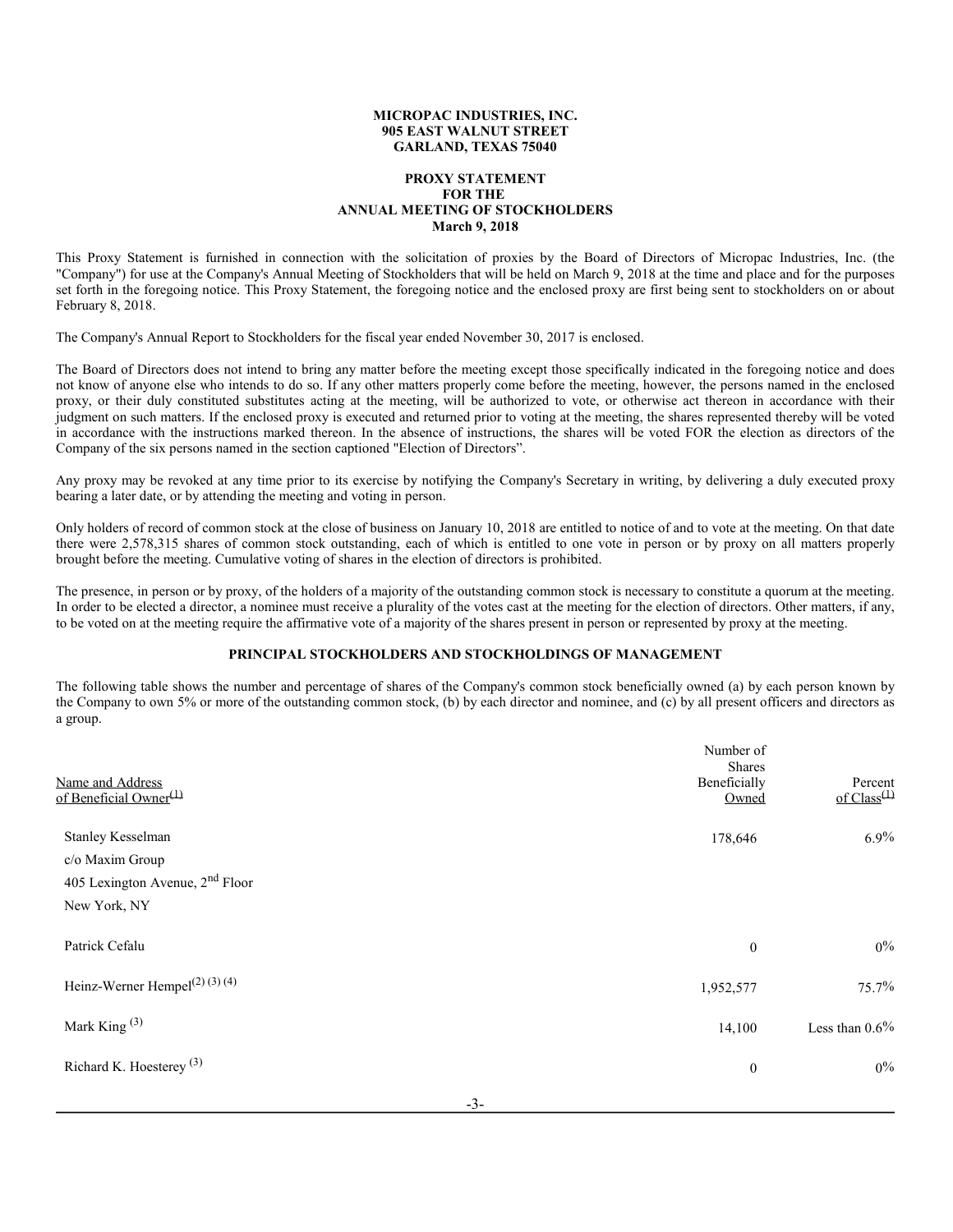| Eugene Robinson <sup>(3)</sup>                    | $\boldsymbol{0}$ | $0\%$    |
|---------------------------------------------------|------------------|----------|
| Christine Dittrich <sup><math>(3)</math></sup>    | $\overline{0}$   | $0\%$    |
| Gerald Tobey <sup>(3)</sup>                       | $\mathbf{0}$     | $0\%$    |
| All officers and directors as a group (7 Persons) | 1,966,677        | $76.3\%$ |

<sup>(1)</sup> Calculated on the basis of the 2,578,315 outstanding shares. There are no options, warrants, or convertible securities outstanding. The address of each person listed, other than Stanley Kesselman, is 905 East Walnut Street, Garland, Texas 75040.

- (2) The Company and Mr. Heinz-Werner Hempel are parties to an Ancillary Agreement entered into in March 1987. The Ancillary Agreement primarily obligates the Company to register Mr. Hempel's stock and allows Mr. Hempel to participate in any sale of stock by the Company.
- (3) A director of the Company. Each incumbent director has been nominated for re-election at the Annual Meeting.
- (4) Effective October 10, 2007, Mr. Hempel transferred all of the shares of the Company's common stock owned by him and consisting of 1,952,577 shares, to a partnership organized under the laws of Germany. This partnership is composed of Mr. Hempel, his son, and his daughter. As the consideration for this transfer, Mr. Hempel received a 99.98% share in this partnership and received the sole voting and management control. His son and daughter each own a 0.01% ownership interest in this partnership.

## **PROPOSAL 1 - ELECTION OF DIRECTORS**

The Board of Directors has determined that the Board should be composed of six directors and six directors are to be elected at the Meeting to hold office until the next Annual Meeting of Stockholders or until their respective successors are elected and qualified. Proxies solicited hereby will be voted FOR the election of the six nominees named below unless authority is withheld by the stockholder. Messrs. Hempel, King, Robinson, Hoesterey, Tobey and Ms. Dittrich, are currently directors of the Company. All directors participate in the consideration of Director Nominees.

| Name                  | Age | Position with the Company                       | Director Since |
|-----------------------|-----|-------------------------------------------------|----------------|
| Mark King             | 63  | CEO, President and<br>Member of Audit Committee |                |
|                       |     | and Chairman of the Board                       | October 2005   |
| Heinz-Werner Hempel   | 89  | Director and                                    |                |
|                       |     | Member of Audit Committee                       | February 1997  |
| Eugene Robinson       | 78  | Director and                                    |                |
|                       |     | Member of Audit Committee                       | October 2008   |
| Richard K. Hoesterey  | 75  | Secretary, Director and                         |                |
|                       |     | Member of Audit Committee                       | October 2010   |
| Christine B. Dittrich | 65  | Director and                                    |                |
|                       |     | Member of Audit Committee                       | October 2015   |
| Gerald Tobey          | 64  | Director and                                    |                |
|                       |     | Member of Audit Committee                       | June 2017      |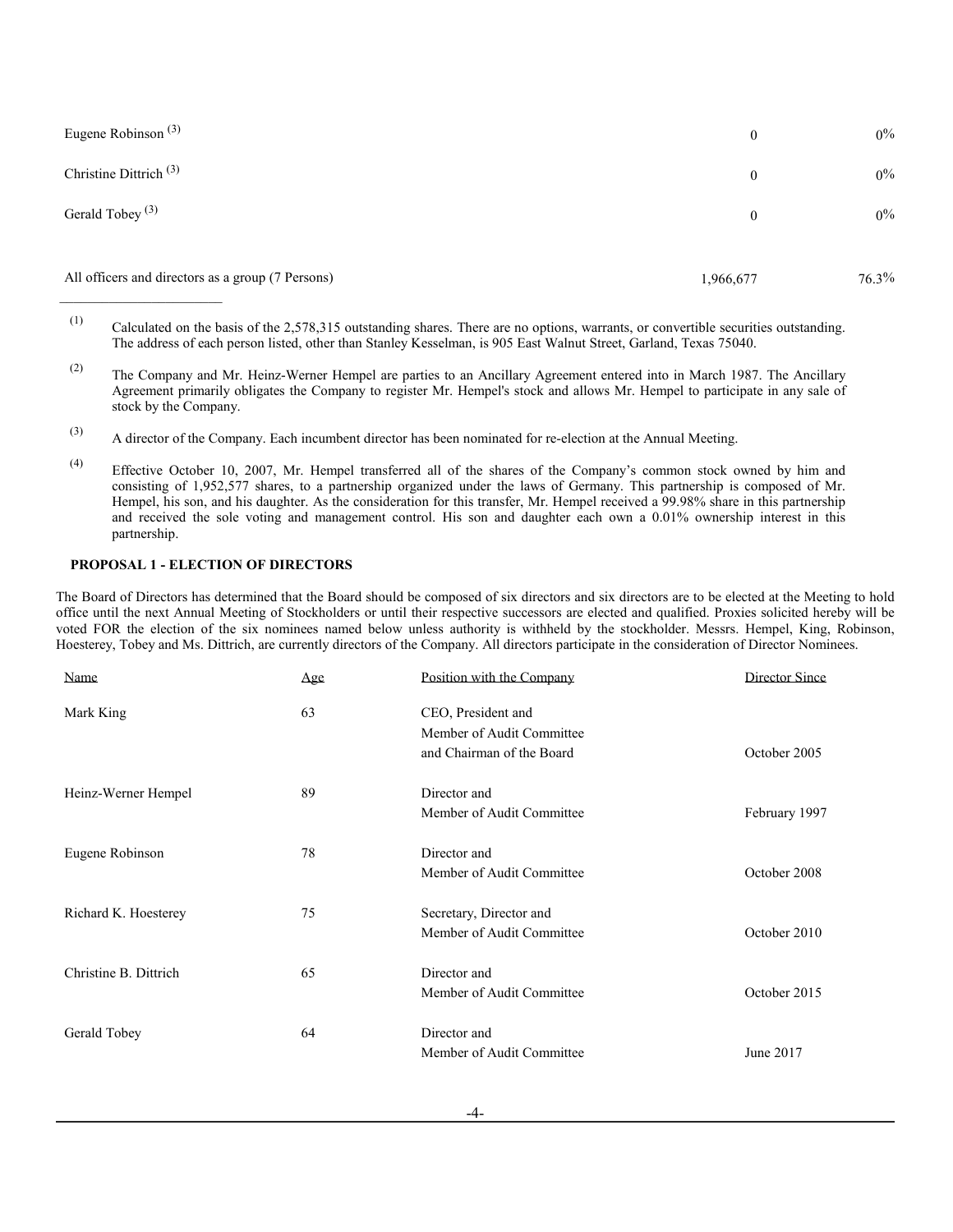Mr. King is the current President and Chief Executive of the Company. Prior to November 2002, Mr. King was the President and Chief Operating Officer of Lucas Benning Power Electronics. Mr. King joined the Company in November of 2002, and was elected Chief Executive Officer, President and Director in October 2005.

Mr. Hempel has served as the Chief Operating Officer of Hanseatische Waren-Gesellschaft MBH & Co, KG, Bremen, Germany for over 25 years.

Mr. Robinson has 35 years of experience in the electronics industry, including 26 years with Texas Instruments, Inc. and later Raytheon through acquisition. During the past 10 years, Mr. Robinson has been actively engaged consulting with numerous high technology organizations. He has served on several advisory boards for high technology companies and universities.

Mr. Hoesterey is an experienced executive with over 35 years in general management and manufacturing operations management in a variety of industries including high tech electronics, industrial products, and power regulation. He served as the President and Chief Executive Officer of Components Corporation of America from January 2000 to August 2009. In September 2009, he began serving as the President and Chief Executive Officer of R.K. Hoesterey & Associates.

Ms. Dittrich was an Executive Vice President of Raytheon Systems Company and the General Manager of the Sensor and Electronic Systems segment. Before working for Raytheon, Ms. Dittrich was a Senior Vice President of Texas Instruments (TI) Systems Group, a Malcolm Baldrige Quality Award winner, and the General Manager of the Electronic Systems Division. Her prior assignments include TI Systems Group Vice President and Engineering Manager, Software Engineering Director for the defense business, and Senior Member of Technical Staff. She has had senior executive responsibility for product engineering efforts that involve large scale software and hardware development and integration. Ms. Dittrich provided consulting services with a focus on business strategy and operational performance to various technology companies after leaving Raytheon. She became a Visiting Scientist at the Carnegie Mellon University Software Engineering Institute (SEI), a Federally Funded Research and Development Center and chaired the SEI Board of Advisors for over 10 years. She was a Fellow of the Cutter Business Technical Council and a senior consultant for Cutter Consortium. In addition, she has held membership positions on the Army Science Board, the Department of Defense Software Best Practices - Airlie Software Council and other advisory boards.

Mr. Tobey was a Vice President of Business Development at Raytheon Missile Systems Company retiring in 2016 following a 38 year career in the defense, aerospace, and civil security sectors. He also served as Vice President of International Business Development for both Raytheon's Missile Systems and Network Centric Systems businesses. Until 1997, when Texas Instruments' Defense Systems and Electronics Group was acquired by Raytheon, Mr. Tobey served as that company's Vice President of International Business Development and Managing Director of Texas Instruments UK, Ltd. (a wholly owned TI subsidiary). During Mr. Tobey's career, he has served in various business creation and capture, strategy, program and manufacturing management positions both in the U.S. and abroad. Mr. Tobey holds a Bachelor of Science and a Masters of Business Administration degree from Utah State University. He is a graduate of the U.S. Defense Department's Defense Acquisition University, and has completed Executive Study at the Anderson School of Management at UCLA.

### Board Meetings and Committees

The Board of Directors held five (5) board meetings during the year ended November 2017. Directors received a fee of \$1,500 (other than Mr. King) for each meeting attended during the year ended November 2017. In addition, the Board agreed to pay an annual retainer of \$10,000 to Mr. Robinson, Mr. Hoesterey and Ms. Dittrich and \$5,000 to Mr. Tobey. Ms. Dittrich and Mr. Robinson attended all of the meetings. Mr. Hempel attended one (1) of the meetings, Mr. Hoesterey attended (3) of the meetings, Mr. Tobey attended two (2) of the meetings.

The Audit Committee held four (4) meetings during the year ended November 30, 2017. Members of the Audit Committee received a fee of \$750 for each meeting attended during the year ended November 2017. Mr. King did not receive any payments for attending meetings of the Audit Committee. Ms. Dittrich and Mr. Robinson attended four (4) of the meetings. Mr. Hoesterey attended three (3) of the meetings, Mr. Tobey attended two (2) of the meetings and Mr. Hempel attendded one (1) of the meetings.

|                      | <b>Director Compensation 2017</b> |   |                 |                                |                   |
|----------------------|-----------------------------------|---|-----------------|--------------------------------|-------------------|
|                      | Director                          |   | Audit Committee | Other fees                     | <b>Total Fees</b> |
| Heinz-Werner Hempel  | . . 500                           |   | 750             |                                | 2,250             |
| Richard K. Hoesterey | 14.500                            |   | 2,250           |                                | 16.750            |
| Eugene Robinson      | 17.500                            |   | 3,000           | $\qquad \qquad \longleftarrow$ | 20,500            |
| Christine Dittrich   | 17.500                            |   | 3,000           |                                | 20,500            |
| Gerald Tobey         | 8,000                             | S | 1,500           |                                | 9,500             |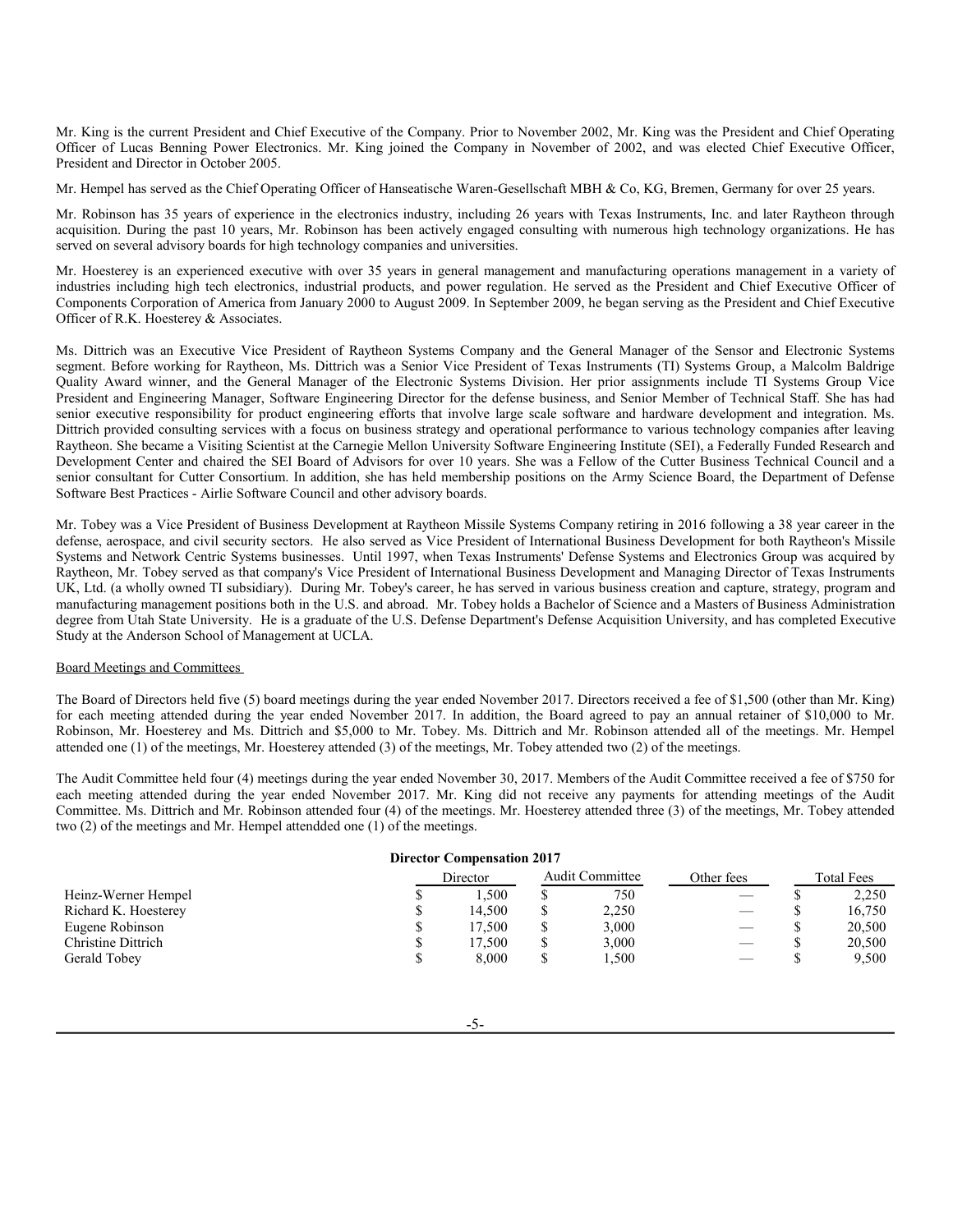Mr. King does not receive any Directors compensation.

With the exception of Mr. King and Mr. Hempel, members of the Audit Committee are considered independent members under the Securities and Exchange Act rules and regulations.

The Board of Directors does not have a nominating or compensation committee or committees performing similar functions. The Board of Directors formed an Audit Committee on May 13, 2002. The members of the Audit Committee operate pursuant to a charter developed by the Board of Directors.

## Section 16(a) Beneficial Owner Reporting Compliance

Section 16(a) of the Exchange Act requires the Company's directors, executive officers, and 10% stockholders to file reports of ownership and reports of change in ownership of the Company's equity securities with the Securities and Exchange Commission. Directors, executive officers, and 10% stockholders are required to furnish the Company with copies of all Section 16(a) forms they file. Based on a review of the copies of such reports furnished, the Company believes that during the fiscal year ended November 30, 2016, the Company's directors, executive officers, and 10% stockholders filed on a timely basis all reports required by Section 16(a) of the Exchange Act.

#### Code of Ethics

The Company has adopted a code of ethics that applies to the Company's chief executive officer and principal financial officer. In addition, the Company has a Code of Conduct for all employees, officers and directors of the Company.

## **MANAGEMENT REMUNERATION AND TRANSACTIONS**

#### Remuneration

The following table shows as of November 30, 2017, all cash compensation paid to, or accrued and vested for the account of Mr. Mark King, President and Chief Executive Officer and Mr. Patrick Cefalu, Vice President and Chief Financial Officer. Mr. King and Mr. Cefalu received no non-cash compensation during 2017.

#### **Annual Compensation**

| Name and                                            |      | Annual    |          | All Other           |           |
|-----------------------------------------------------|------|-----------|----------|---------------------|-----------|
| Principal Position                                  | Year | Salary    | Bonus    | Compensation<br>(a) | Total     |
| Mark King,                                          | 2017 | \$270,093 | \$0      | \$33,600            | \$303,693 |
| President and                                       | 2016 | \$265,307 | \$17,500 | \$28,441            | \$311,488 |
| Chief Executive Officer <sup><math>(1)</math></sup> | 2015 | \$264,031 | \$13,500 | \$24,094            | \$301,625 |
| Patrick Cefalu,                                     | 2017 | \$159,003 | \$0      | \$24,507            | \$183,510 |
| Vice President and                                  | 2016 | \$156,229 | \$17,500 | \$16,450            | \$190,179 |
| Chief Financial Officer                             | 2015 | \$155,431 | \$13,500 | \$16,578            | \$185,509 |

(a) Reflects amounts contributed by Micropac Industries, Inc., under Micropac's 401(k) profit sharing plan; unused vacation pay; life insurance premiums paid; and reimbursement for medical expenses under Micropac's Family Medical Reimbursement Plan.

(1) Effective November 2005, Mr. King's existing employment agreement was revised to provide that Mr. King would serve as the Company's President and Chief Executive Officer, and a member on the Board of Directors and Audit Committee at a base salary of \$186,400 for a term of three (3) years. In December 2005, the Company and Mr. King amended his employment agreement to increase his annual base salary to \$225,000. In June 2009, the Company and Mr. King amended his employment agreement to increase his annual base salary to \$247,104 for renewable terms of three (3) years with annual increases based on consumer price index with additional increases to be determined by the Board of Directors. The June 2009 amendment also provides under certain events, either the Company or Mr. King can terminate the agreement upon a payment to Mr. King of 18 or 36 months' salary as severance payments.

The Board of Directors reviews and approves the Company's annual bonus payments structure. In 2017, Mr. King and Mr. Cefalu did not receive any bonus payments.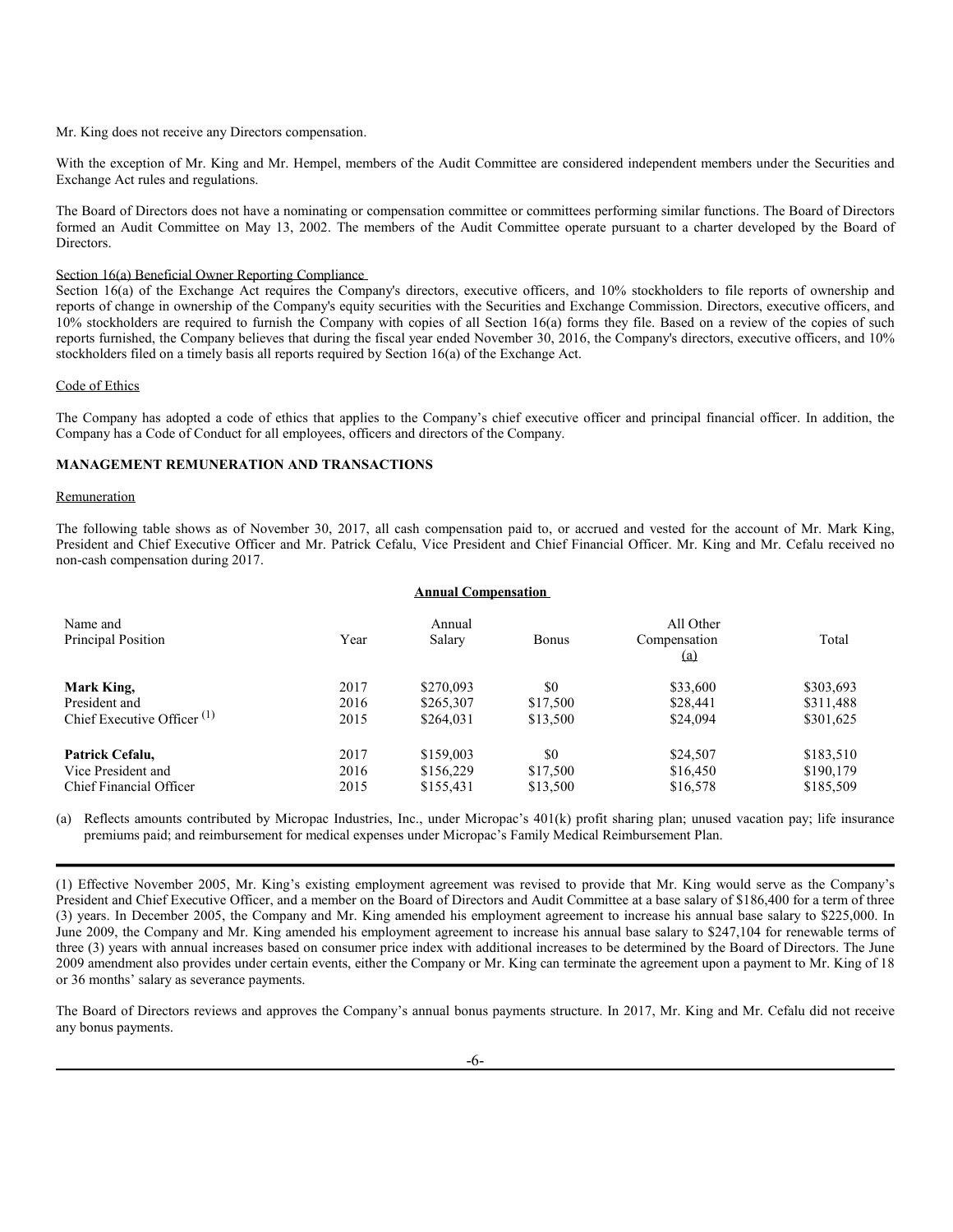#### Amount included in all other compensation relating to employee benefit plans

The Company maintains a Family Medical Reimbursement Plan for the benefit of its executive officers and their dependents. The Plan is funded through a group insurance policy issued by an independent carrier and provides for reimbursement of 100% of all bona fide medical and dental expenses that are not covered by other medical insurance plans capped at an annual family maximum. During the fiscal year ended November 30, 2017, the Company paid \$10,395 in premiums each for Mr. King and Mr. Cefalu which amounts are included in the "All Other Compensation" column shown in the preceding remuneration table.

In July 1984, the Company adopted a Salary Reduction Plan pursuant to Section 401(k) of the Internal Revenue Code. The Plan's benefits are available to all Company employees who are at least 18 years of age and have completed at least six months of service to the Company as of the beginning of a Plan year. Plan participants may elect to defer up to 15% of their total compensation as their contributions, subject to the maximum allowed by the Internal Revenue code 401(k), and the Company matches their contributions up to a maximum of 6% of their total compensation. A participant's benefits vest to the extent of 20% after two years of eligible service and become fully vested at the end of six years. During the fiscal year ended November 30, 2017, the Company made contributions to the Plan for Mr. King in the amount of \$15,900 and for Mr. Cefalu in the amount of \$9,540 which amount is included in the "All Other Compensation" column shown in the preceding remuneration table.

Employment agreements of the Company's officers provide that they may elect to carry over any unused vacation time to subsequent periods or elect to be paid for such unused vacation time. Mr. King and Mr. Cefalu did not receive any unused vacation pay in 2017.

During the fiscal year ended November 30, 2017, the Company paid life insurance premiums for the benefit of Mr. King and Mr. Cefalu valued at \$7,305 and \$4,572, respectively.

#### **INDEPENDENT PUBLIC ACCOUNTANTS**

Whitley Penn LLP was selected as the Company's independent registered public accounting firm in 2016 and has been responsible for the Company's financial audit for the fiscal years ended November 30, 2016 through November 30, 2017.

Management anticipates that a representative from Whitley Penn LLP will be present at the Annual Meeting and will be given the opportunity to make a statement if he or she desires to do so. It is also anticipated that such representative will be available to respond to appropriate questions from stockholders.

## **AUDIT FEES**

The fees for professional services rendered for the audit of our annual financial statements for each of the fiscal years ended November 30, 2017 and November 30, 2016, and the reviews of the financial statements included in our Quarterly Reports on Form 10-Q during those periods were \$123,000 and \$134,000, respectively.

## **TAX FEES**

Whitley Penn LLP fees for tax return preparation services were \$26,000 in 2017, and KPMG fees for tax advisory and tax return preparation services were \$46,000 in 2016.

#### **ALL OTHER FEES**

KPMG LLP and Whitley Penn LLP did not provide any other services.

The Audit Committee requests that the Principal Accounting Firm provide the committee with the anticipated charges of all accounting and tax related services to be performed in advance of performing such services. The Audit Committee approves all services in advance of the performance of such services.

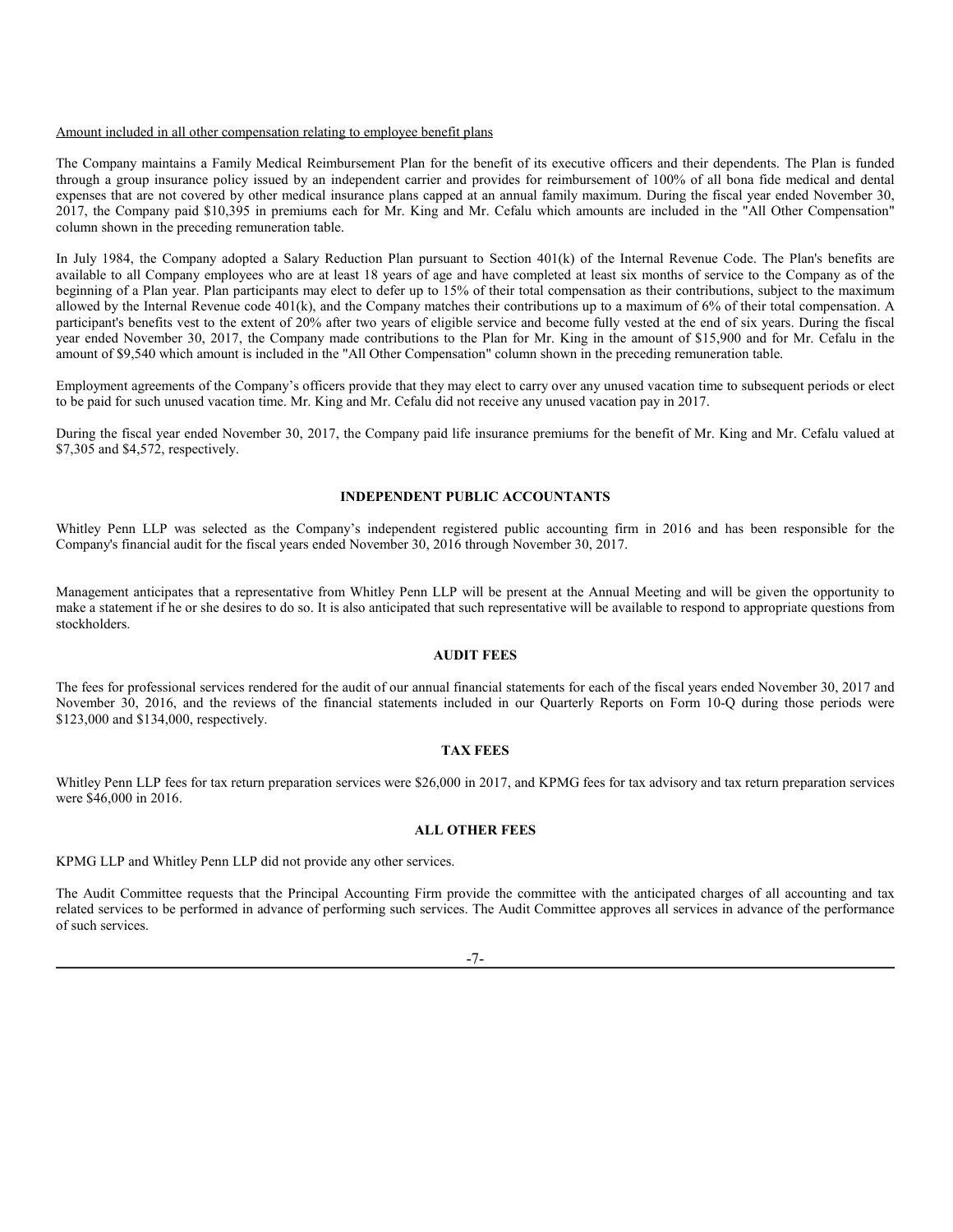#### **REVIEW OF AUDITED FINANCIAL STATEMENTS**

The Audit Committee has discussed with management and the independent auditors the quality and adequacy of the Company's internal controls. The Audit Committee has considered and reviewed with the independent auditors their audit plans, the scope of the audit, and the identification of audit risks. The Audit Committee has reviewed and discussed the audited financial statements with management and has discussed such financial statements with the independent auditors.

The Audit Committee has received the written disclosures and the report from the independent accountant required by the applicable requirements of the Public Company Accounting Oversight Board regarding the independent accountant's communications with the Audit Committee concerning independence and has discussed with the independent accountant the independent accountant's independence. Based upon the review and discussions referred to above, the Audit Committee recommended to the Board of Directors that the audited financial statements be included in the Company's annual report on Form 10-K for the fiscal year ended November 30, 2017 for filing with the Securities and Exchange Commission.

Management has the responsibility for the preparation and integrity of the Company's financial statements and the independent auditors have the responsibility for the audit of those statements. It is not the duty of the Audit Committee to conduct audits to determine that the Company's financial statements are complete and accurate and are in accordance with accounting principles generally accepted in the United States. In giving its recommendations, the Audit Committee considered (a) management's representation that such financial statements have been prepared with integrity and objectivity and in conformity with accounting principles generally accepted in the United States, and (b) the report of the Company's independent auditors with respect to such financial statements.

#### **COST OF SOLICITATION OF PROXIES**

The Company will bear the costs of the solicitation of proxies for the Annual Meeting, including the cost of preparing, assembling and mailing proxy materials, the handling and tabulation of proxies received and all charges to brokerage houses and other institutions, nominees and fiduciaries in forwarding such materials to beneficial owners. In addition to the mailing of the proxy material, such solicitation may be made in person or by telephone or telegraph by directors, officers and regular employees of the Company.

## **STOCKHOLDERS PROPOSALS**

Any stockholder proposing to have any appropriate matter brought before the next Annual Meeting of Stockholders scheduled for March 9, 2019 must submit such proposal in accordance with the proxy rules not more than 180 days and not less than 120 days before February 8, 2019. Such proposal should be sent to Richard Hoesterey, Secretary, P. 0. Box 469017, Garland, Texas 75046.